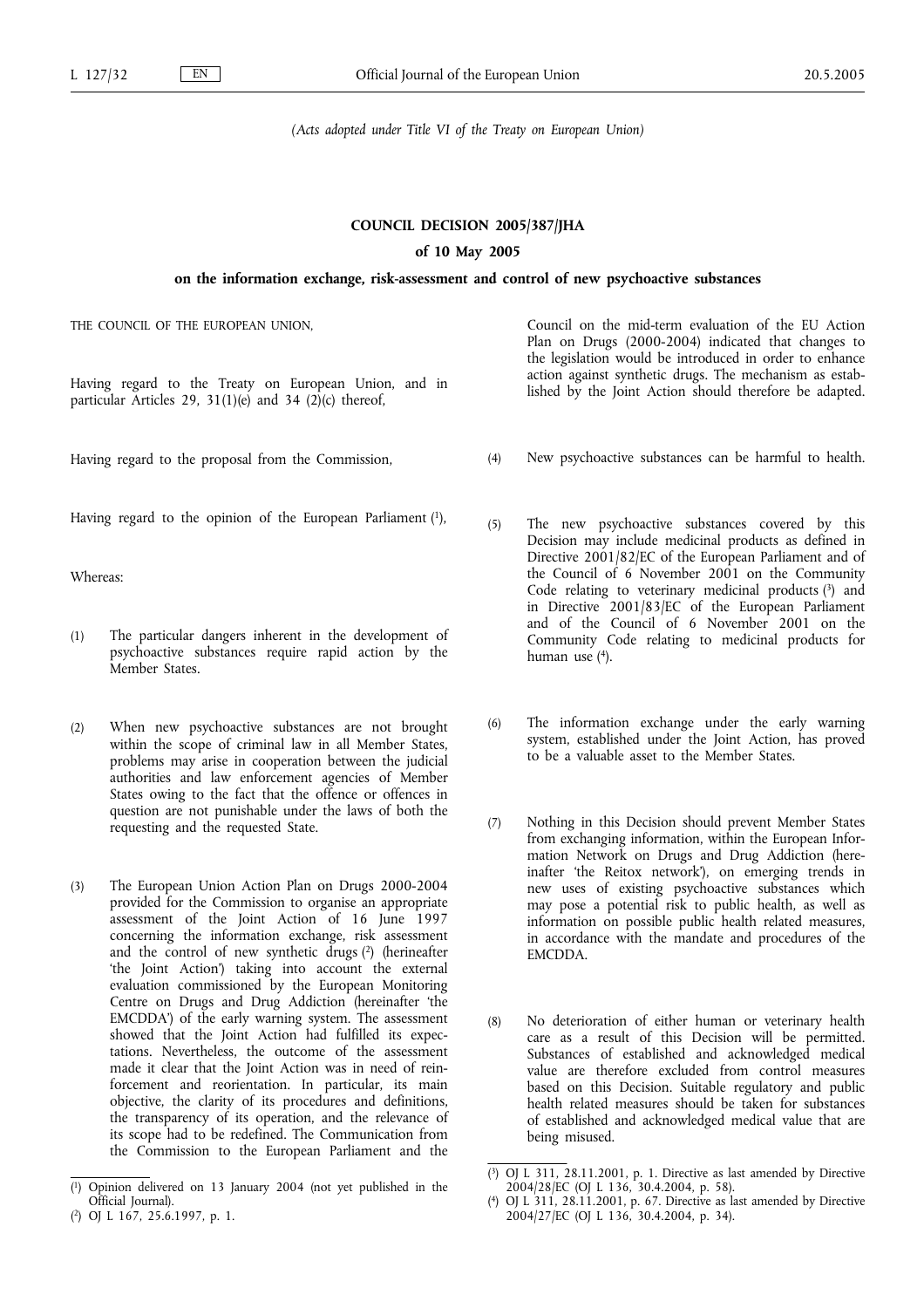- (9) In addition to what is provided for under the pharmacovigilance systems as defined in Directive 2001/82/EC and in Directive 2001/83/EC, the exchange of information on abused or misused psychoactive substances needs to be reinforced and appropriate cooperation with the European Medicines Agency (hereinafter 'EMEA') ensured. The United Nations Commission on Narcotic Drugs (hereinafter 'CND') Resolution 46/7 'Measures to promote the exchange of information on new patterns of drug use and on psychoactive substances consumed', provides a useful framework for action by the Member States.
- (10) The introduction of deadlines into every phase of the procedure established by this Decision should guarantee that the instrument can react swiftly and enhances its ability to provide a quick-response mechanism.
- (11) The Scientific Committee of the EMCDDA has a central role in the assessment of the risks associated with a new psychoactive substance, it will for the purpose of this Decision be extended to include experts from the Commission, Europol and the EMEA, and experts from scientific fields not represented, or not sufficiently represented, in the Scientific Committee of the EMCDDA.
- (12) The extended Scientific Committee that assesses the risks associated with new psychoactive substances should remain a concise technical body of experts, capable of assessing effectively all risks associated with a new psychoactive substance. Therefore the extended Scientific Committee should be kept to a manageable size.
- (13) Since the objectives of the proposed action, namely to bring about an exchange of information, a riskassessment by a scientific committee and an EU-level procedure for bringing notified substances under control, cannot be sufficiently achieved by the Member States and can therefore, by reason of the effects of the envisaged action, be better achieved at European Union level, the Union may adopt measures, in accordance with the principle of subsidiarity as set out in Article 5 of the Treaty. In accordance with the principle of proportionality as set out in that Article, this Decision does not go what is beyond what is necessary in order to achieve those objectives
- (14) In conformity with Article 34(2)(c) of the Treaty, measures based upon this Decision can be taken by qualified majority as these measures are necessary to implement this Decision.
- (15) This Decision respects fundamental rights and observes the principles recognised by Article 6 of the Treaty and reflected in the Charter of Fundamental Rights of the European Union,

HAS DECIDED AS FOLLOWS:

# *Article 1*

# **Subject matter**

This Decision establishes a mechanism for a rapid exchange of information on new psychoactive substances. It takes note of information on suspected adverse reactions to be reported under the pharmacovigilance system as established by Title IX of Directive 2001/83/EC.

This Decision also provides for an assessment of the risks associated with these new psychoactive substances in order to permit the measures applicable in the Member States for control of narcotic and psychotropic substances to be applied also to new psychoactive substances.

# *Article 2*

#### **Scope**

This Decision applies to substances not currently listed in any of the schedules to:

- (a) the 1961 United Nations Single Convention on Narcotic Drugs, that may pose a comparable threat to public health as the substances listed in Schedule I or II or IV thereof, and
- (b) the 1971 United Nations Convention on Psychotropic Substances, that may pose a comparable threat to public health as the substances listed in Schedule I or II or III or IV thereof.

This Decision relates to end-products, as distinct from precursors in respect of which Council Regulation (EEC) No 3677/90 of 13 December 1990 laying down measures to be taken to discourage the diversion of certain substances to the illicit manufacture of narcotic drugs and psychotropic substances (1), and Regulation (EC) No 273/2004 of the European Parliament and of the Council of 11 February 2004 on drug precursors (2) provide for a Community regime.

# *Article 3*

# **Definitions**

For the purpose of this Decision the following definitions shall apply:

(a) 'new psychoactive substance' means a new narcotic drug or a new psychotropic drug in pure form or in a preparation;

<sup>(</sup> 1) OJ L 357, 20.12.1990, p. 1. Regulation as last amended by Commission Regulation (EC)  $N_0^{\circ}$  1232/2002 (OJ L 180, 10.7.2002, p. 5). ( 2) OJ L 47, 18.2.2004, p. 1.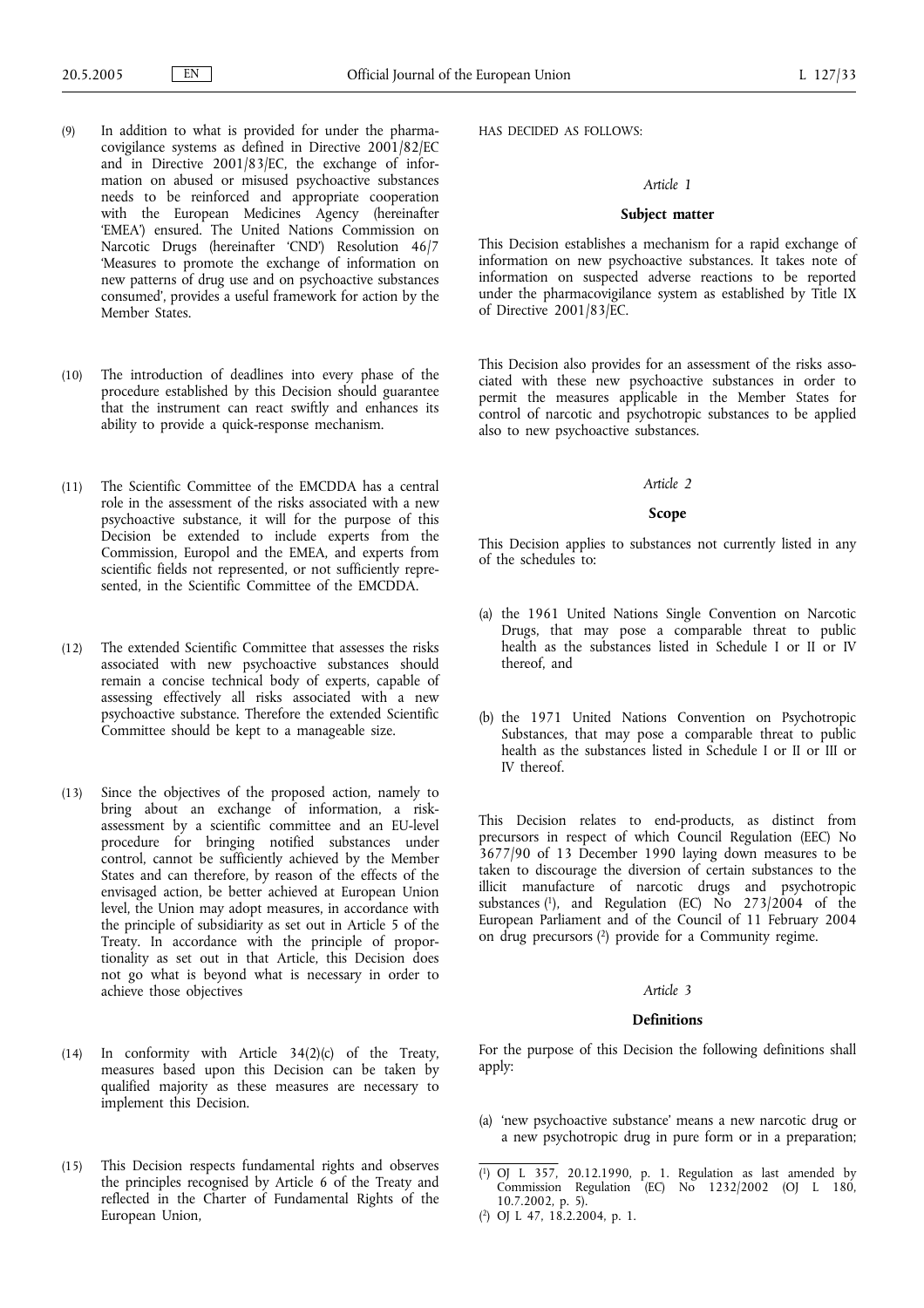- (b) 'new narcotic drug' means a substance in pure form or in a preparation, that has not been scheduled under the 1961 United Nations Single Convention on Narcotic Drugs, and that may pose a threat to public health comparable to the substances listed in Schedule I, II or IV;
- (c) 'new psychotropic drug' means a substance in pure form or in a preparation that has not been scheduled under the 1971 United Nations Convention on Psychotropic Substances, and that may pose a threat to public health comparable to the substances listed in Schedule I, II, III or IV;
- (d) 'marketing authorisation' means a permission to place a medicinal product on the market, granted by the competent authority of a Member State, as required by Title III of Directive 2001/83/EC (in the case of medicinal products for human use) or Title III of Directive 2001/82/EC (in the case of veterinary medicinal products) or a marketing authorisation granted by the European Commission under Article 3 of Regulation (EC) No 726/2004 of the European Parliament and of the Council of 31 March 2004 laying down Community procedures for the authorisation and supervision of medicinal products for human and veterinary use and establishing a European Medicines Agency (1);
- (e) 'United Nations system' means the World Health Organisation (WHO), the Commission on Narcotic Drugs (CND) and/or the Economic and Social Committee acting in accordance with their respective responsibilities as described in Article 3 of the 1961 United Nations Single Convention on Narcotic Drugs or in Article 2 of the 1971 United Nations Convention on Psychotropic Substances;
- (f) 'preparation' means a mixture containing a new psychoactive substance;
- (g) 'Reporting Form' means a structured form for notification of a new psychoactive substance and/or of a preparation containing a new psychoactive substance agreed between the EMCDDA/Europol and their respective networks in the Member States' Reitox and the Europol National Units.

# *Article 4*

## **Exchange of information**

Each Member State shall ensure that its Europol National Unit and its representative in the Reitox network provide information on the manufacture, traffic and use, including supplementary information on possible medical use, of new psychoactive substances and of preparations containing new psychoactive substances, to Europol and the EMCDDA, taking into account the respective mandates of these two bodies.

Europol and the EMCDDA shall collect the information received from Member States through a Reporting Form and communicate this information immediately to each other and to the Europol National Units and the representatives of the Reitox network of the Member States, the Commission, and to the EMEA.

2. Should Europol and the EMCDDA consider that the information provided by a Member State on a new psychoactive substance does not merit the communication of information as described in paragraph 1, they shall inform the notifying Member State immediately thereof. Europol and the EMCDDA shall justify their decision to the Council within six weeks.

#### *Article 5*

#### **Joint Report**

1. Where Europol and the EMCDDA, or the Council, acting by a majority of its members, consider that the information provided by the Member State on a new psychoactive substance merits the collection of further information, this information shall be collated and presented by Europol and the EMCDDA in the form of a Joint Report (hereinafter the 'Joint Report'). The Joint Report shall be submitted to the Council, the EMEA and the Commission.

- 2. The Joint Report shall contain:
- (a) a chemical and physical description, including the name under which the new psychoactive substance is known, including, if available, the scientific name (International Non-proprietary Name);
- (b) information on the frequency, circumstances and/or quantities in which a new psychoactive substance is encountered, and information on the means and methods of manufacture of the new psychoactive substance;
- (c) information on the involvement of organised crime in the manufacture or trafficking of the new psychoactive substance;
- (d) a first indication of the risks associated with the new psychoactive substance, including the health and social risks, and the characteristics of users;
- (e) information on whether or not the new substance is currently under assessment, or has been under assessment, by the UN system;
- (f) the date of notification on the Reporting Form of the new psychoactive substance to the EMCDDA or to Europol;

<sup>(</sup> 1) OJ L 136, 30.4.2004, p. 1.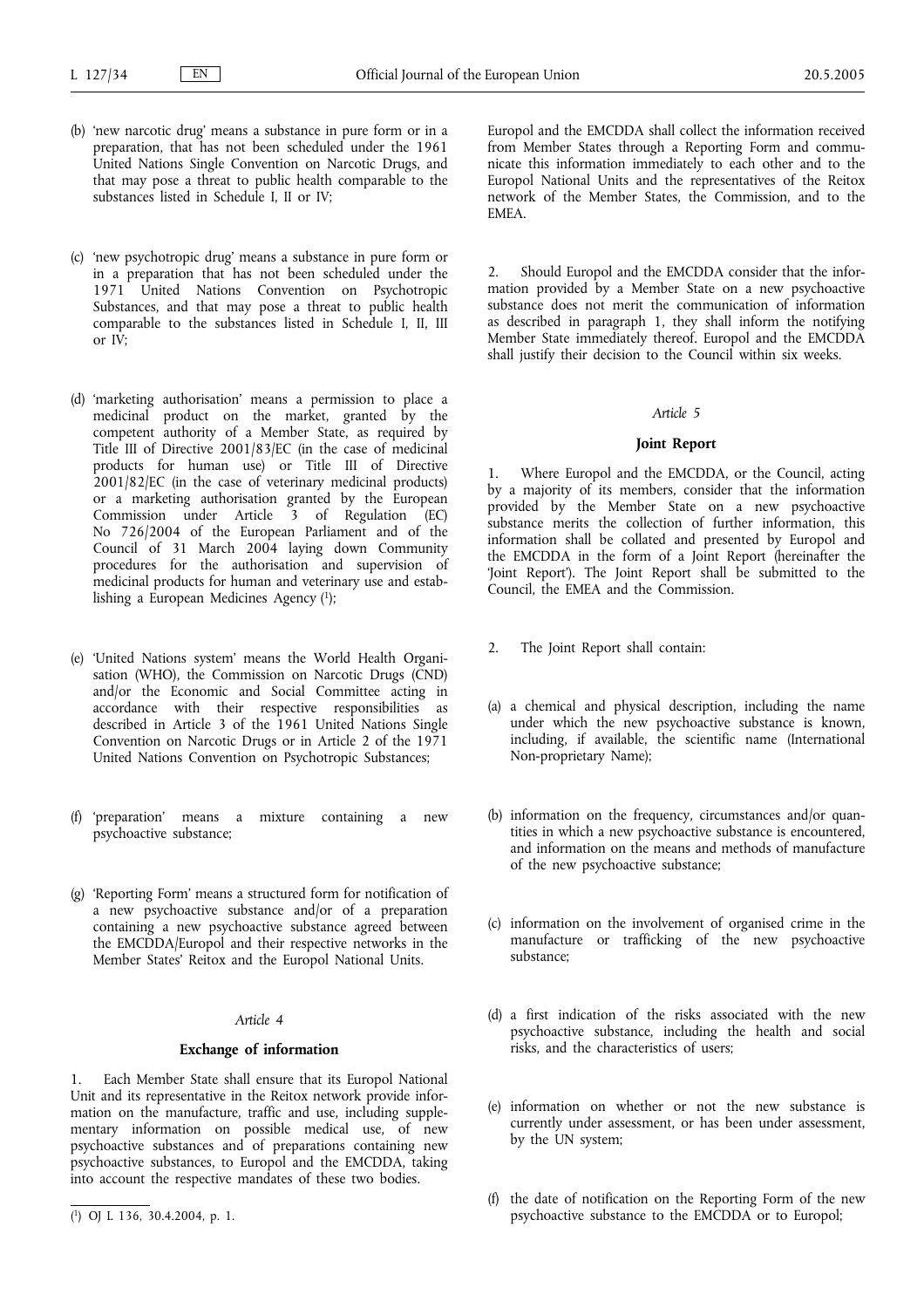- (g) information on whether or not the new psychoactive substance is already subject to control measures at national level in a Member State;
- (h) as far as possible, information will be made available on:
	- (i) the chemical precursors that are known to have been used for the manufacture of the substance,
	- (ii) the mode and scope of the established or expected use of the new substance,
	- (iii) any other use of the new psychoactive substance and the extent of such use, the risks associated with this use of the new psychoactive substance, including the health and social risks.

The EMEA shall submit to Europol and the EMCDDA the following information on whether in the European Union or in any Member State:

- (a) the new psychoactive substance has obtained a marketing authorisation;
- (b) the new psychoactive substance is the subject of an application for a marketing authorisation;
- (c) a marketing authorisation that had been granted in respect of the new psychoactive substance has been suspended.

Where this information relates to marketing authorisations granted by Member States, these Member States shall provide the EMEA with this information if so requested by it.

4. Member States shall provide the details referred to under paragraph 2 within six weeks from the date of notification on the Reporting Form as set out in Article 4(1).

5. The Joint Report shall be submitted no more than four weeks after the date of receipt of the information from Member States and the EMEA. The Report shall be submitted by Europol or the EMCDDA, as appropriate, in accordance with Article  $\frac{1}{2}(1)$ and (2).

# *Article 6*

#### **Risk assessment**

1. The Council, taking into account the advice of Europol and the EMCDDA, and acting by a majority of its members, may request that the risks, including the health and social risks, caused by the use of, the manufacture of, and traffic in, a new psychoactive substance, the involvement of organised crime and possible consequences of control measures, be assessed in accordance with the procedure set out in paragraphs 2 to 4, provided that at least a quarter of its members or the Commission have informed the Council in writing that they are in favour of such an assessment. The Member States or the Commission shall inform the Council thereof as soon as possible, but in any case within four weeks of receipt of the Joint Report. The General Secretariat of the Council shall notify this information to the EMCDDA without delay.

2. In order to carry out the assessment, the EMCDDA shall convene a special meeting under the auspices of its Scientific Committee. In addition, for the purpose of this meeting the Scientific Committee may be extended by a further five experts at most, to be designated by the Director of the EMCDDA, acting on the advice of the Chairperson of the Scientific Committee, chosen from a panel of experts proposed by Member States and approved every three years by the Management Board of the EMCDDA. Such experts will be from scientific fields that are not represented, or not sufficiently represented, in the Scientific Committee, but whose contribution is necessary for the balanced and adequate assessment of the possible risks, including health and social risks. Furthermore, the Commission, Europol and the EMEA shall each be invited to send a maximum of two experts.

3. The risk assessment shall be carried out on the basis of information to be provided to the scientific Committee by the Member States, the EMCDDA, Europol, the EMEA, taking into account all factors which, according to the 1961 United Nations Single Convention on Narcotic Drugs or the 1971 United Nations Convention on Psychotropic Substances, would warrant the placing of a substance under international control.

4. On completion of the risk assessment, a report (hereinafter the 'Risk Assessment Report') shall be drawn up by the Scientific Committee. The Risk Assessment Report shall consist of an analysis of the scientific and law enforcement information available, and shall reflect all opinions held by the members of the Committee. The Risk Assessment Report shall be submitted to the Commission and Council by the chairperson of the Committee, on its behalf, within a period of twelve weeks from the date of the notification by the General Secretariat of the Council to the EMCDDA referred to in paragraph 1.

The Risk Assessment Report shall include:

- (a) the physical and chemical description of the new psychoactive substance and its mechanisms of action, including its medical value;
- (b) the health risks associated with the new psychoactive substance;
- (c) the social risks associated with the new psychoactive substance;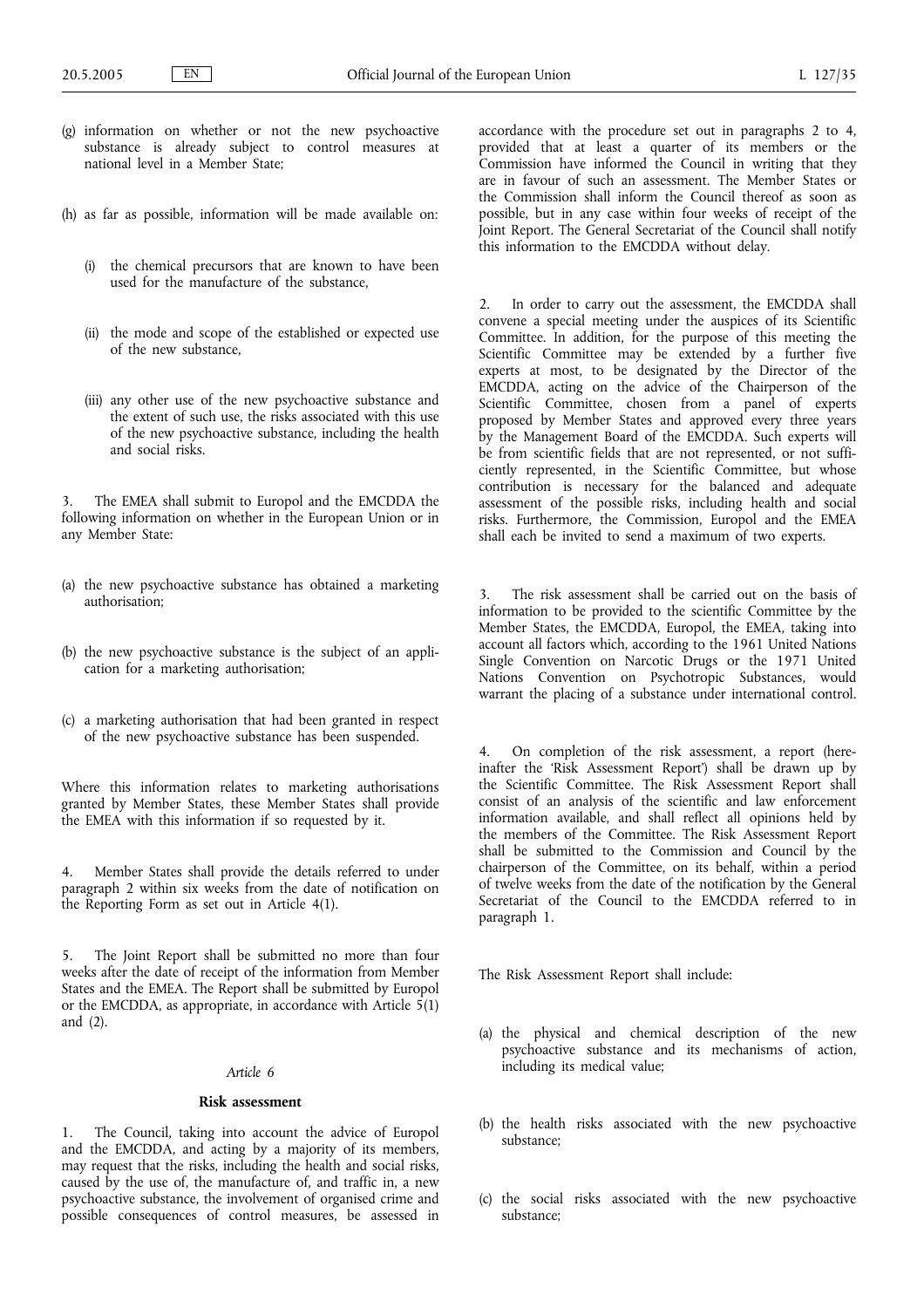- (d) information on the level of involvement of organised crime and information on seizures and/or detections by the authorities, and the manufacture of the new psychoactive substance;
- (e) information on any assessment of the new psychoactive substance in the United Nations system;
- (f) where appropriate, a description of the control measures that are applicable to the new psychoactive substance in the Member States;
- (g) options for control and the possible consequences of the control measures, and
- (h) the chemical precursors that are used for the manufacture of the substance.

# *Article 7*

# **Circumstances where no risk assessment is carried out**

1. No risk assessment shall be carried out in the absence of a Europol/EMCDDA Joint Report. Nor shall a risk assessment be carried out where the new psychoactive substance concerned is at an advanced stage of assessment within the United Nations system, namely once the WHO expert committee on drug dependence has published its critical review together with a written recommendation, except where there is significant new information that is relevant in the framework of this Decision.

2. Where the new psychoactive substance has been assessed within the United Nations system, but it has been decided not to schedule the new psychoactive substance under the 1961 Single Convention on Narcotic Drugs or the 1971 Convention on Psychotropic Substances, a risk assessment shall be carried out only if there is significant new information that is relevant in the framework of this Decision.

3. No risk assessment shall be carried out on a new psychoactive substance if:

- (a) the new psychoactive substance is used to manufacture a medicinal product which has been granted a marketing authorisation; or,
- (b) the new psychoactive substance is used to manufacture a medicinal product for which an application has been made for a marketing authorisation or,
- (c) the new psychoactive substance is used to manufacture a medicinal product for which a marketing authorisation has been suspended by a competent authority.

Where the new psychoactive substance falls into one of the categories listed under the first subparagraph, the Commission, on the basis of data collected by EMCDDA and Europol, shall assess with the EMEA the need for further action, in close cooperation with the EMCDDA and in accordance with the mandate and procedures of the EMEA.

The Commission shall report to the Council on the outcome.

# *Article 8*

# **Procedure for bringing specific new psychoactive substances under control**

1. Within six weeks from the date on which it received the Risk Assessment Report, the Commission shall present to the Council an initiative to have the new psychoactive substance subjected to control measures. If the Commission deems it is not necessary to present an initiative on submitting the new psychoactive substance to control measures, within six weeks from the date on which it received the Risk Assessment Report, the Commission shall present a report to the Council explaining its views.

2. Should the Commission deem it not necessary to present an initiative on submitting the new psychoactive substance to control measures, such an initiative may be presented to the Council by one or more Member States, preferably not later than six weeks from the date on which the Commission presented its report to the Council.

3. The Council shall decide, by qualified majority and acting on an initiative presented pursuant to paragraph 1 or 2, on the basis of Article 34(2) (c) of the Treaty, whether to submit the new psychoactive substance to control measures.

# *Article 9*

# **Control measures taken by Member States**

1. If the Council decides to submit a new psychoactive substance to control measures, Member States shall endeavour to take, as soon as possible, but no later than one year from the date of that decision, the necessary measures in accordance with their national law to submit:

- (a) the new psychotropic drug to control measures and criminal penalties as provided under their legislation by virtue of their obligations under the 1971 United Nations Convention on Psychotropic Substances;
- (b) the new narcotic drug to control measures and criminal penalties as provided under their legislation by virtue of their obligations under the 1961 United Nations Single Convention on Narcotic Drugs.